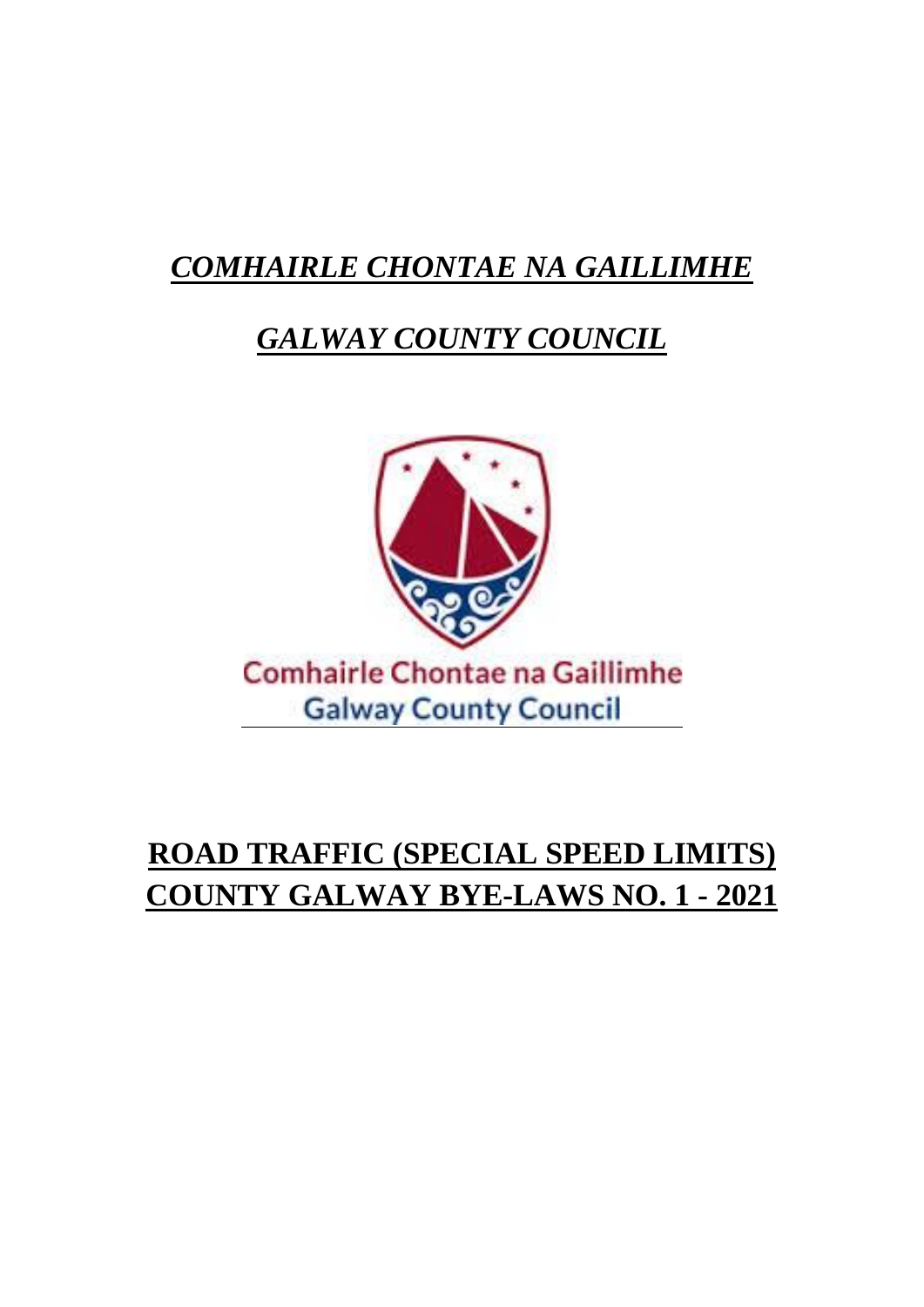#### **1.Introduction**

Galway County Council in exercise of the powers conferred on it by Section 9 of the Road Traffic Act, 2004 (No. 44 of 2004) and with the consent of the TII in relation to National Roads, having given notice to the Commissioner of the Garda Síochána and the relevant council and completed the statutory public consultation process, hereby make the following bye-laws in respect of the administrative area of County Galway.

- a. These bye-laws may be cited as the Road Traffic (Special Speed Limits) County Galway Bye-Laws, No. 1 – 2021.
- b. These bye-laws are supplementary to and should be construed in conjunction with the Road Traffic Special Speed Limits County Galway Bye-Laws 2018. They provide for amendments and additions to the Road Traffic Special Speed Limits County Galway Bye-Laws 2018
- c. The maps annexed to these bye-laws are for illustrative purposes only, and in the event of conflict between the maps and the text of the schedule hereto, the text of the schedule shall take precedence.
- d. These bye-laws shall come into operation on the xxxxx.

#### **2) Volume 1 Athenry/Oranmore MD - amendments**

#### **FIFTH SCHEDULE**

Roads in respect of which a special speed limit of sixty kilometres per hour (**60kph**) is prescribed. List numbers are prefixed with 60 indicating a speed limit of 60 km/h.

#### **A/60/10. The following roads at Oranmore**

(e) Oranmore – Ballinasloe Road R446 from its junction with the Oranbeg roundabout, eastwards to 240 metres east of the Oranbeg water tower

#### **SEVENTH SCHEDULE**

Roads in respect of which a special speed limit of one hundred kilometres per hour (**100kph**) is prescribed. List numbers are prefixed with 100 indicating a speed limit of 100 km/h.

#### **A/100/2. The following roads at R446 Coldwood to Oranbeg: -**

(a) The Ballinasloe to Galway road R446 between a point 405 metres west of its junction with the L7159 at Coolwood to 200 metres west of Furey's cross L8101 / L7107 at Oranbeg townland.